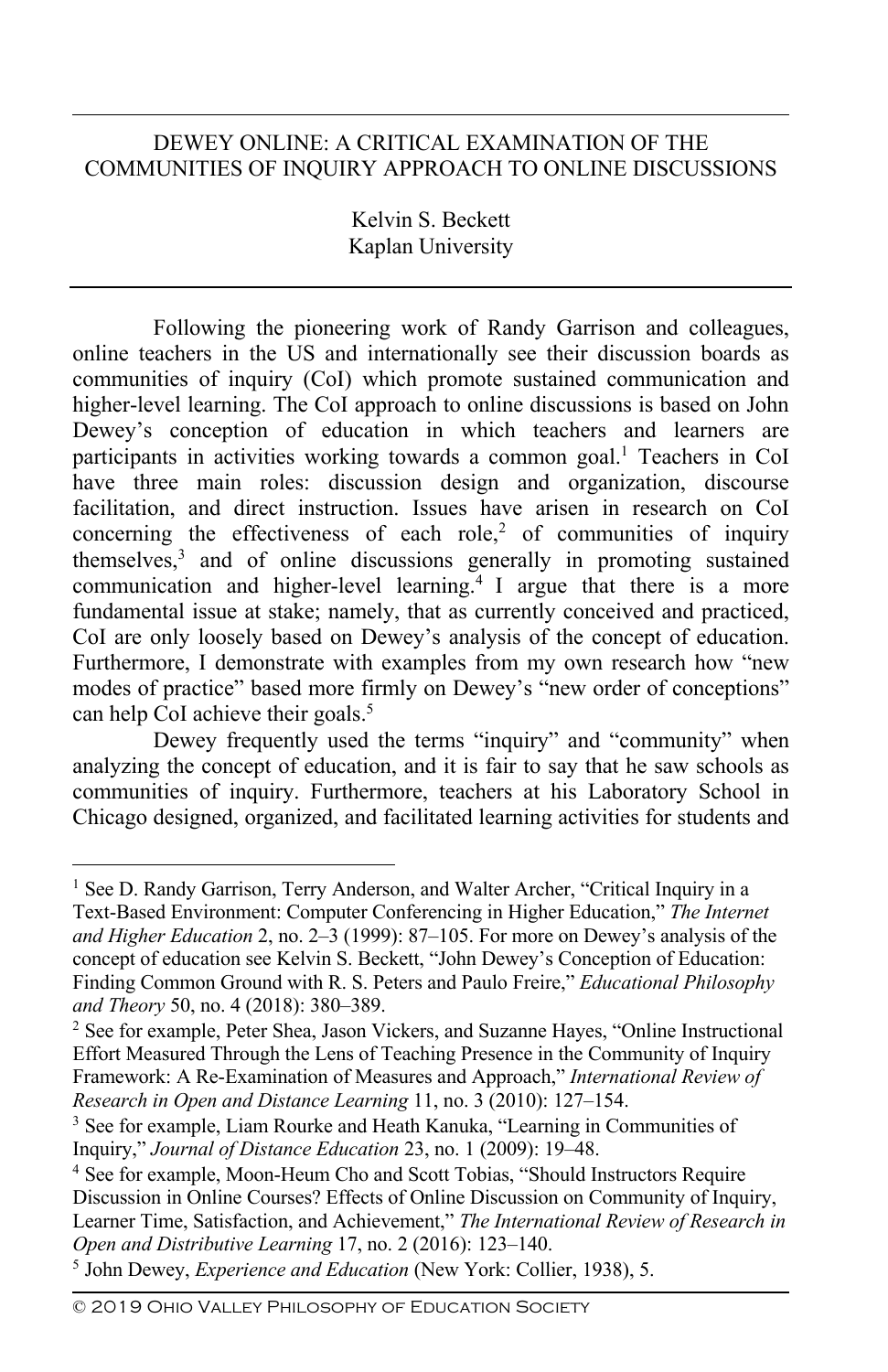provided direct instruction when students encountered "blocks in expression" or when their "interest flagged."6 Many teachers design and organize learning activities. Common learning activities include discourse facilitation of the type employed in CoI, which is historically associated with what Dewey called "progressive" education, and direct instruction, which is a form of "conservative" education.7 Dewey was critical of both progressive and conservative education. He believed that "a new order of conceptions leading to new modes of practice" was needed.<sup>8</sup> Dewey saw the role of the teacher as a "guide and leader" in activities intended to promote "social renewal."<sup>9</sup> If he were with us today, teaching online, he would guide and lead learners as they all together sought to renew their scholarly and professional communities. Unlike communities of inquiry to date, I conjecture that Dewey's CoI would be as effective in achieving their goals as historians tell us the Laboratory School was in achieving its goals.<sup>10</sup> Most CoI are designed to advance learners' understanding of current theories and practices. Dewey and his students would be more engaged knowing that the future of their communities depended on them. They would not just focus on understanding current theories and practices, but also on their renewal by the new generation. I tested this conjecture in an IRB-approved study of my own online discussions and found that my students and I were better able to sustain communication and achieve higher-level learning than we had been in the past.

The CoI approach is nowhere more important than in global classrooms, where the need to collapse distances between participants is so great and working towards a common goal can be so effective. In my own emerging global classrooms—teaching history and philosophy of education—I have international students logging in from their home countries, Americans teaching English or serving in the military abroad, and immigrant and nativeborn Americans living in all regions of the country. In my study, I facilitated discussion by responding to each student individually, providing direct instruction when needed, and always focused on helping them clarify their original contributions to the discussion. The message conveyed was that all

<sup>6</sup> Katherine C. Mayhew and Anna C. Edwards, *The Dewey School: The Laboratory School of the University of Chicago, 1896–1903* (New York: Appleton-Century, 1936), 68.

<sup>7</sup> John Dewey, *Democracy and Education: An Introduction to the Philosophy of Education* (New York: The Free Press, 1916), 69.

<sup>8</sup> Dewey, *Experience and Education*, 5.

<sup>9</sup> Dewey, quoted in Mayhew and Edwards, *The Dewey School*, 6; Dewey, *Democracy and Education*, 3.

<sup>10</sup> See for example, Lawrence A. Cremin, *The Transformation of the School: Progressivism in American Education, 1876–1957* (New York: Alfred A. Knopf, 1969); Larry Cuban, *How Teachers Taught: Constancy and Change in American Classrooms, 1890–1990*, 2nd ed. (New York: Teachers College Press, 1993); Joel Spring, *The American School: A Global Context From the Puritans to the Obama Era*, 9th ed. (New York: McGraw-Hill, 2013).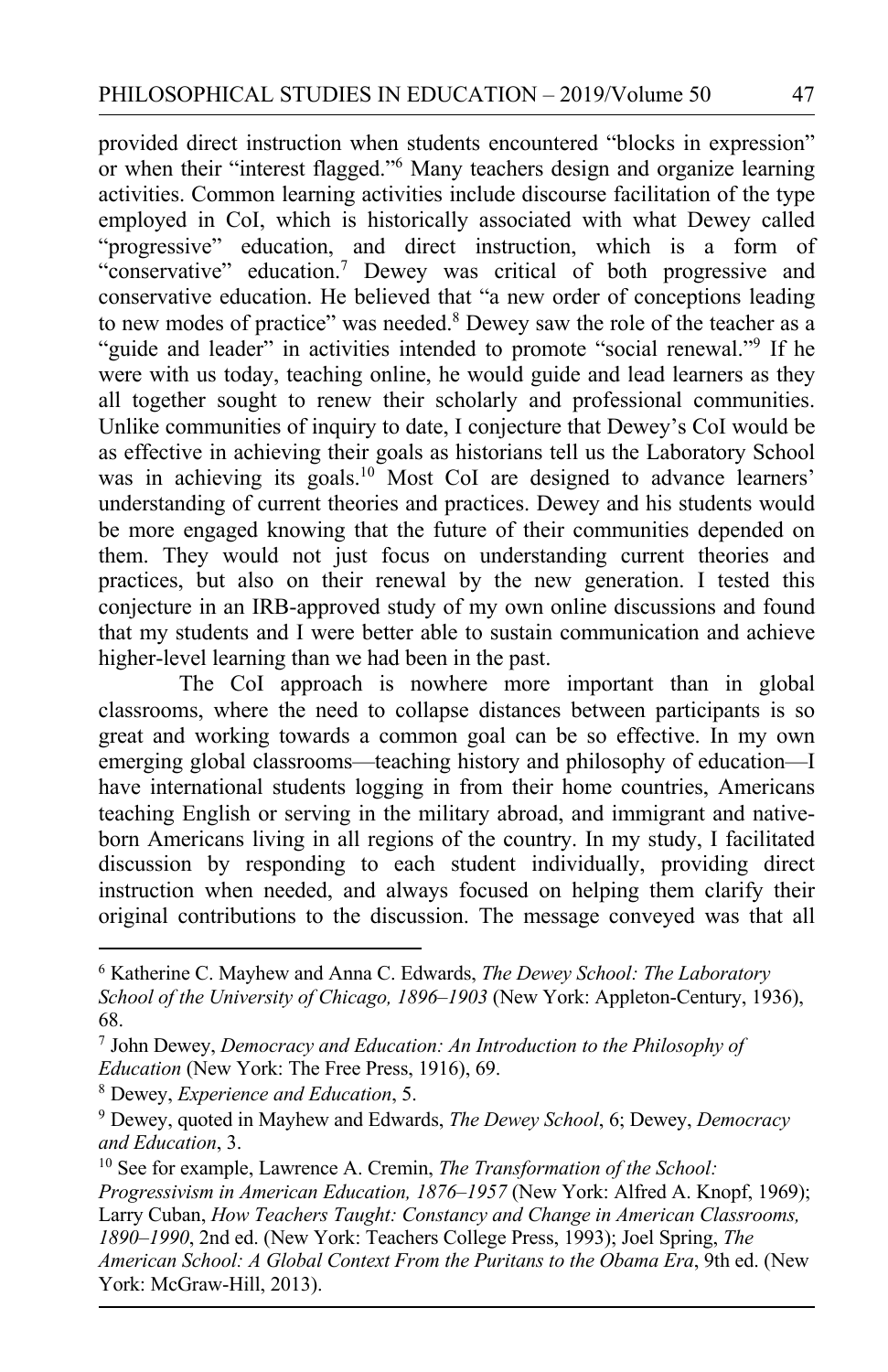perspectives would be heard and were necessary for renewing our scholarly and professional communities.

## The Online Classroom

Online courses are new forums for teaching and learning. No more than twenty-five years old, it is estimated that over six million undergraduate and graduate students in the US (29.7% of the total) now take at least one course online.11 Online courses carry on a tradition of distance education and independent learning in the US and internationally, going back over 150 years.12 The future of online courses seems clear. In fields such as computer science, advances in technology point toward a new model of teaching and learning: the massive open online course or MOOC. In other fields, improvements in the current model point toward courses which more closely resemble their campus equivalents in terms of the quality of student-student and student-teacher interaction. Even now, this early in their development, the learning outcomes of students in online courses may have equaled and even surpassed the learning outcomes of students in campus courses, though it must be added that many factors are involved here and the gains are not primarily attributable to improved interaction on discussion boards.<sup>13</sup>

For most of its history distance learning has meant independent learning, with interaction limited to mail and then telephone communication between individual students and their teachers. The first virtual classrooms did not emerge until the 1970s and 1980s with the development of telephone conferencing.14 When university courses went online in the 1990s, the future of the virtual classroom seemed unlimited. The internet opened the door to new forms of synchronous and asynchronous text, audio, and video communication. Today, however, a generation later, the online classroom has come to signify asynchronous text communication on discussion boards.15 Several factors have

<sup>11</sup> Elaine Allen and Jeff Seaman, *Digital Learning Compass: Distance Education Enrollment Report 2017*. *Grade Level: Tracking Online Education in the United States* (Babson Park, MA: Babson Survey Research Group, 2017), 4,

https://www.onlinelearningsurvey.com/reports/digtiallearningcompassenrollment2017.p df.

<sup>12</sup> Michael Moore and Greg Kearsley, *Distance Education: A Systems View of Online Learning*, 3rd ed. (Belmont: Wadsworth, 2012), iii.

<sup>&</sup>lt;sup>13</sup> Barbara Means, Yukie Toyama, Robert Murphy, Marianne Bakia, and Karla Jones, *Evaluation of Evidence-Based Practices in Online Learning: A Meta-Analysis and Review of Online Learning Studies* (Washington, DC: Center for Technology in Learning, 2010).

<sup>14</sup> Moore and Kearsley, *Distance Education*, 34.

<sup>&</sup>lt;sup>15</sup> Martin A. Andresen, "Asynchronous Discussion Forums: Success Factors, Outcomes, Assessments, and Limitations," *Educational Technology & Society* 12, no. 1 (2009): 249–257.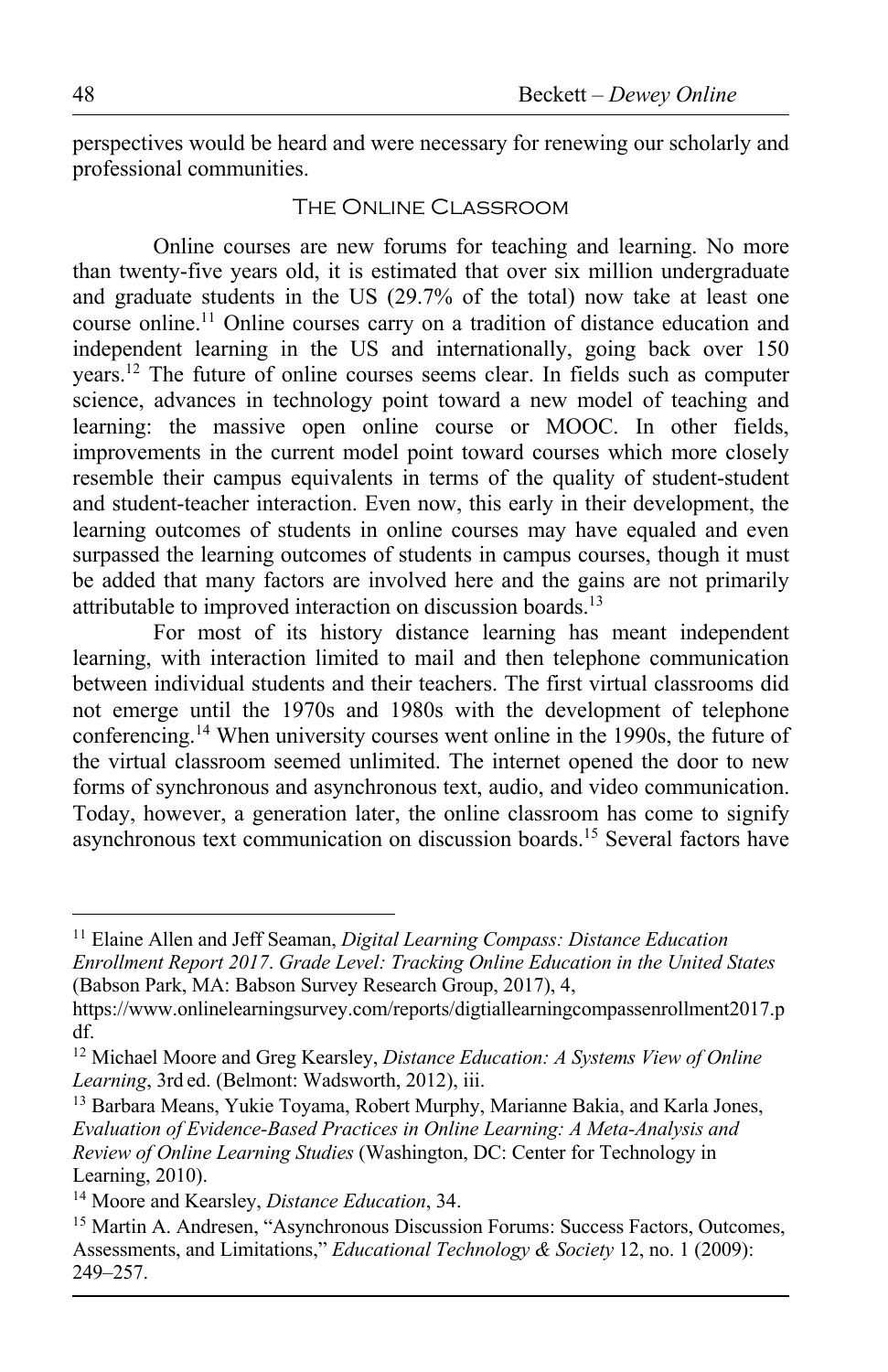contributed to this development, with cost and flexibility topping the list for both universities and students.

Discussion boards are the heart of online courses in many fields. This is especially true in the humanities and social sciences where teachers use them to promote thoughtful discussion of important concepts and learners see them as "interactive space[s] to adapt, refine, appropriate, and extend their own—and each other's—learning."16 In fully online courses, discussion boards occupy roughly the same place—conducted after weekly readings and before major assignments are submitted—as seminars on campus. The focus of much of the research in this area has been on whether online discussions are as effective as campus seminars in promoting thoughtful discussion and advancing students' learning, and on improvements that are needed to make them more effective.

## Communities of Inquiry

A growing body of international research follows the pioneering studies of Garrison, Anderson, and Archer in the 1990s in analyzing online discussions for evidence of communities of inquiry (CoI) which promote sustained communication and higher-level learning. The CoI approach is based on Dewey's analysis of the concept of education in *The Child and the Curriculum* (1902) and *Democracy and Education* (1916) in which teachers and learners are "participants" in educational activities working towards a "collaborative solution or artifact."17 CoI researchers examine discussion board transcripts for evidence of participants' cognitive presence, social presence, and teaching presence. Cognitive presence is considered "most basic," while teaching presence is "a means to an end—to support and enhance social and cognitive presence."18 Teaching presence involves discussion design and organization, discourse facilitation, and direct instruction. All three "may be performed by any one participant in a Community of Inquiry."19

Using Dewey's notion of practical inquiry in *Logic: The Theory of Inquiry* (1938), CoI researchers aim to sustain participants' cognitive presence through four phases: a *triggering event* (which creates a sense of puzzlement); *exploration* (information is exchanged); *integration* (different ideas are

*Journal of Asynchronous Learning Networks* 11, no. 1 (2007): 66.

<sup>&</sup>lt;sup>16</sup> Andresen, "Asynchronous Discussion Forums"; Lasisi Ajayi, "How Asynchronous Discussion Boards Mediate Learning Literacy Methods Courses to Enrich Alternative-Licensed Teachers' Learning Experiences," *Journal of Research on Technology in Education* 43, no. 1 (2010): 20.

<sup>&</sup>lt;sup>17</sup> John Dewey, *The Child and the Curriculum* (Chicago: The University of Chicago Press, 1902); Dewey, *Democracy and Education*; Garrison, Anderson, and Archer, "Critical Inquiry in a Text-Based Environment," 89; Randy Garrison, "Online Community of Inquiry Review: Social, Cognitive, and Teaching Presence Issues,

<sup>&</sup>lt;sup>18</sup> Garrison, Anderson, and Archer, "Critical Inquiry in a Text-Based Environment," 89– 90.

<sup>&</sup>lt;sup>19</sup> Garrison, Anderson, and Archer, 89.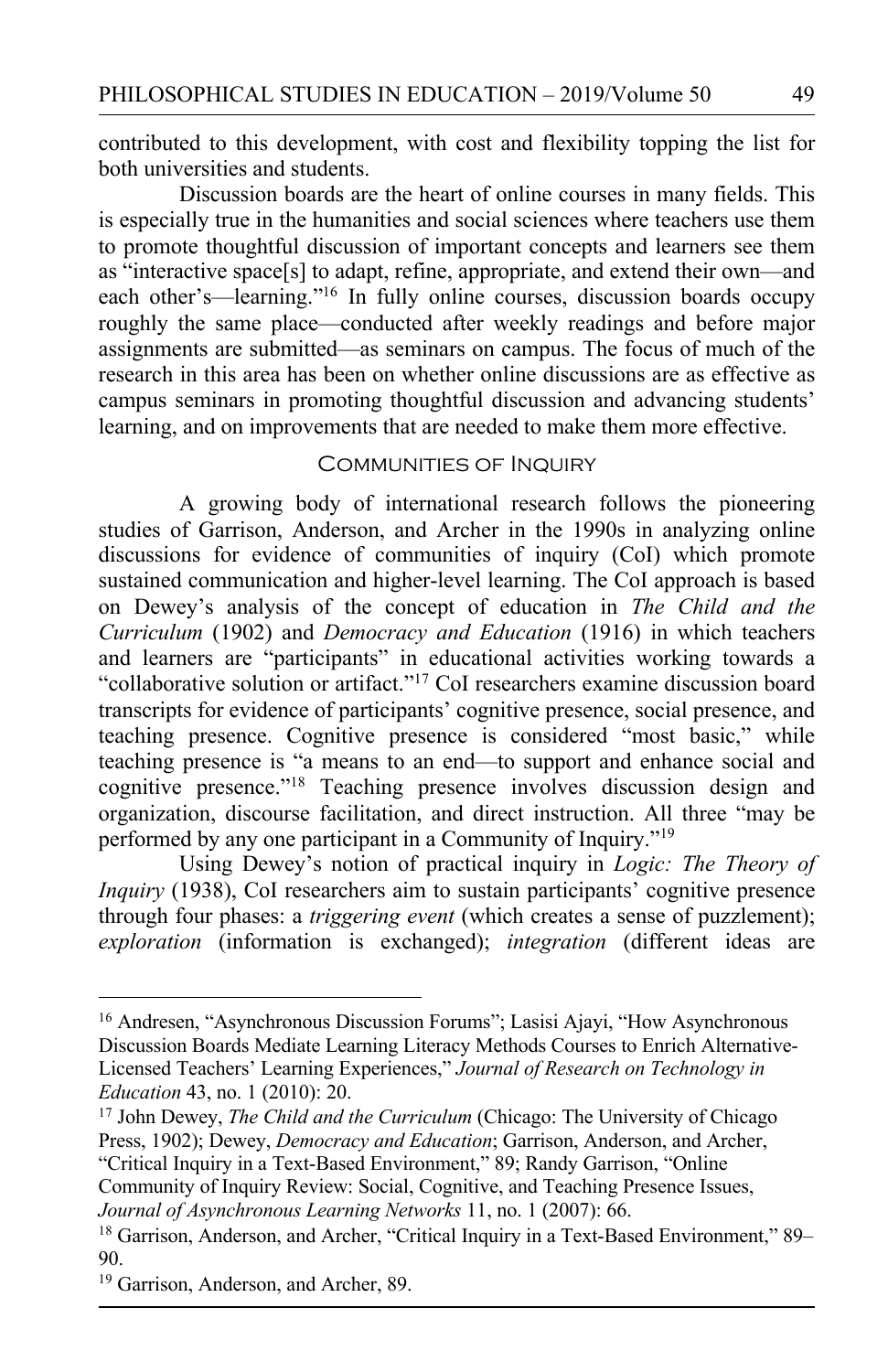connected); and *resolution* (new ideas are applied).<sup>20</sup> CoI researchers also use discussions to lead participants from Bloom's lower to higher levels of learning.21 That is, from initial knowledge, understanding, and application of concepts acquired from readings and other resources, all the way to analysis, synthesis, and evaluation as participants seek to produce a collaborative solution or artifact. Successful discussions are those in which participants sustain communication and advance their learning to integration/synthesis and resolution/evaluation.

CoI research has produced mixed results.<sup>22</sup> An important finding has been that, for discussions to promote sustained communication and higher level learning, teachers must be active participants in the discussions.<sup>23</sup> Even then, according to Garrison, "the issue revealed consistently in the research findings is that . . . inquiry invariably has great difficulty moving beyond the exploration phase."24 Garrison cites two main reasons for this failure: the absence in many discussions of "shared goals requiring a collaborative solution or artifact" and, quoting Katrina Meyer, the need for faculty to be "more directive in their assignments."25 As a result of these findings, it has increasingly become common practice in online courses for teachers to participate in discussions most days of the week, to organize discussions as role play or scenarios requiring groups to make a decision or come to a conclusion, and to place more emphasis on direct instruction.<sup>26</sup> As helpful as these innovations have been, however, the effectiveness of CoI remains an issue; some shared goals are more effective than others in promoting sustained communication and higher level

<sup>22</sup> See for example, D. Randy Garrison, Terry Anderson, and Walter Archer, "The First Decade of the Community of Inquiry Framework: A Retrospective," *The Internet and Higher Education* 13, no. 1–2 (2009): 5–9; Mohsen Saadatmand, Lars Uhlin, Maria Hedberg, Lotta Åbjörnsson, and Maria Kvarnström, "Examining Learners' Intreraction in an Open Online Course Through the Community of Inquiry Framework," *European Journal of Open, Distance & E-Learning* 20, no. 1 (2017): 61–79; Sheri Stover and Cindra Holland, "Student Resistance to Collaborative Learning," *International Journal for the Scholarship of Teaching & Learning* 12, no. 2 (2018): 1–11.

<sup>23</sup> See for example, Aubteen Darabi, Meagan C. Arrastia, Dorothy W. Nelson, Terry Cornille, and Xinya Liang, "Cognitive Presence in Asynchronous Online Learning: A Comparison of Four Discussion Strategies," *Journal of Computer Assisted Learning* 27, no. 3 (2011): 216–227.

<sup>24</sup> Garrison, "Online Community of Inquiry Review," 65.

<sup>25</sup> Katrina Meyer, quoted in Garrison, 65–66.

<sup>20</sup> John Dewey, *Logic: The Theory of Inquiry* (New York: Henry Holt, 1938); Garrison, Anderson and Archer.

<sup>21</sup> Benjamin S. Bloom, *Taxonomy of Educational Objectives. Handbook I: The Cognitive Domain* (New York: David McKay, 1956).

<sup>&</sup>lt;sup>26</sup> See for example, Ayesha Sadaf, and Larisa Olesova, "Enhancing Cognitive Presence in Online Case Discussions With Questions Based on the Practical Inquiry Model," *American Journal of Distance Education* 31, no. 1 (2017); Shea, Vickers, and Hayes, "Online Instructional Effort."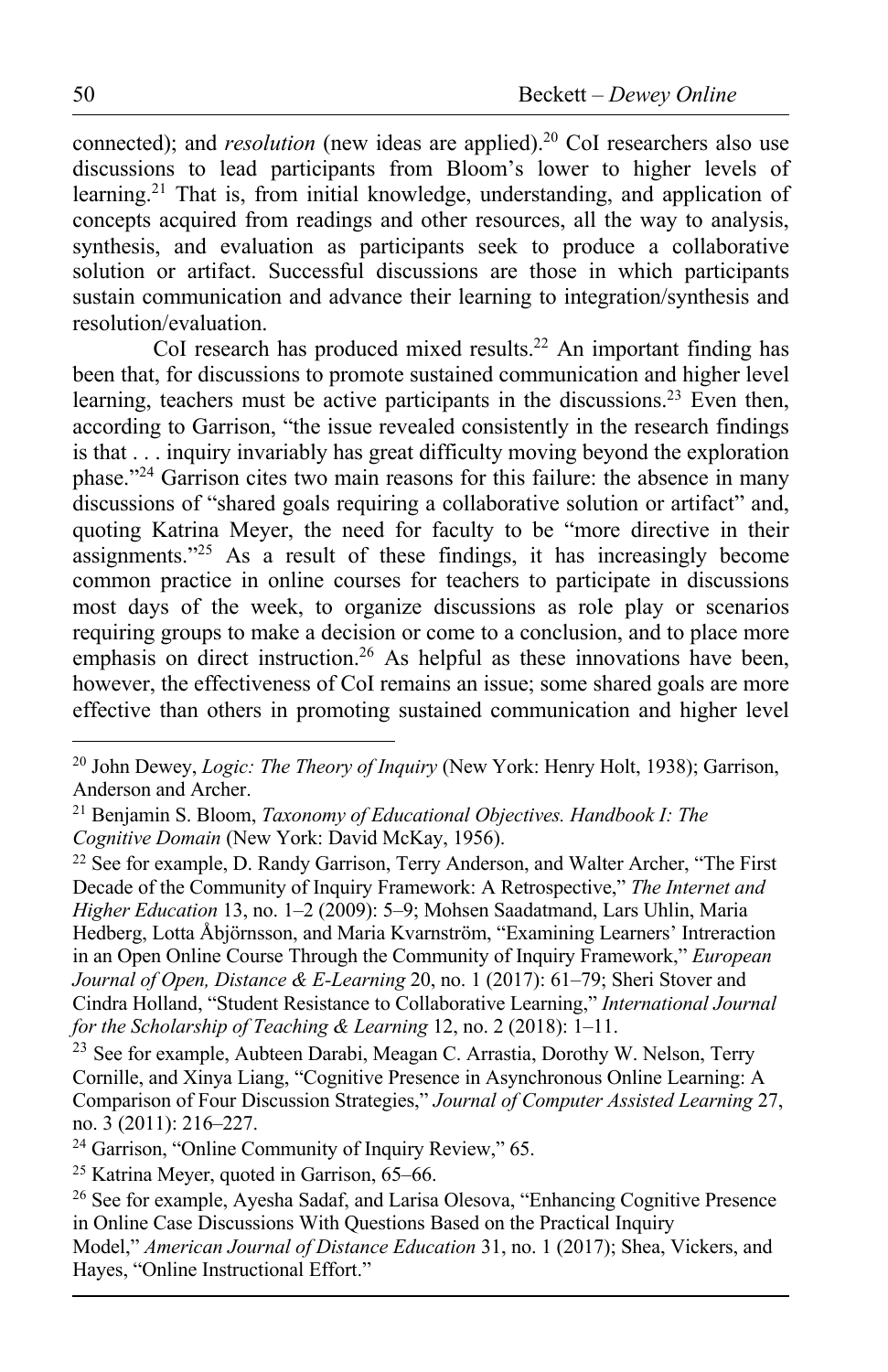learning. In light of this, a return to Dewey illustrates that if the primary role of the online teacher is to be understood in his terms, discussion design, discourse facilitation, and direct instruction should not serve the purpose of guiding and leading participants—including the teacher—towards just any shared goal, but rather towards the goal of renewing their scholarly and professional communities.

## Dewey's Analysis of the Concept of Education

In conservative classrooms at the turn of the  $20<sup>th</sup>$  Century, learners spent much of their time observing teachers. They listened to teacher lectures and watched teacher demonstrations.<sup>27</sup> In progressive classrooms the roles were reversed; teachers observed and listened to learners engaging in individual and group activities.<sup>28</sup> Dewey envisaged teachers and learners participating in activities together. They would observe and listen to each other. Dewey's philosophy was premised on the fact that "every one of the constituent elements of a social group . . . in time passes away . . . Education, and education alone," he said, "is the means of social renewal."29 Teachers and students at his Laboratory School in Chicago (founded in 1896) were engaged in a social experiment. Together, they recreated society "on a small scale," thus helping to ensure its renewal in a new generation.<sup>30</sup>

In educational activities, as Dewey conceived them, teachers contribute "established custom," while learners experiment with their own ways of doing things.<sup>31</sup> Customs function as hypotheses to be tested; they may or may not help learners achieve their goals. Dewey acknowledged and welcomed the inevitability of change, generation to generation, and incorporated it into his conception of education. Teachers are responsible for "accommodating the future to the past," which itself implies change; the older generation has to make room in their lives for the new generation. The responsibility of learners is to use the past as "a resource in a developing future."32 This responsibility took seriously the inevitability of change, as the new generation has to decide how they will live their lives when the older generation is gone. Vanderstraeten says that education for Dewey is a

<sup>27</sup> See for example, Barbara Finkelstein, *Governing the Young: Teacher Behavior in Popular Primary Schools in Nineteenth-Century United States* (New York: Falmer, 1989).

<sup>28</sup> Cremin, *The Transformation of the School*.

<sup>29</sup> Dewey, *Democracy and Education*, 3.

<sup>30</sup> Dewey quoted in Mayhew & Edwards, *The Dewey School*, 5.

<sup>31</sup> Dewey, *Democracy and Education*, 79.

<sup>32</sup> Dewey, 79.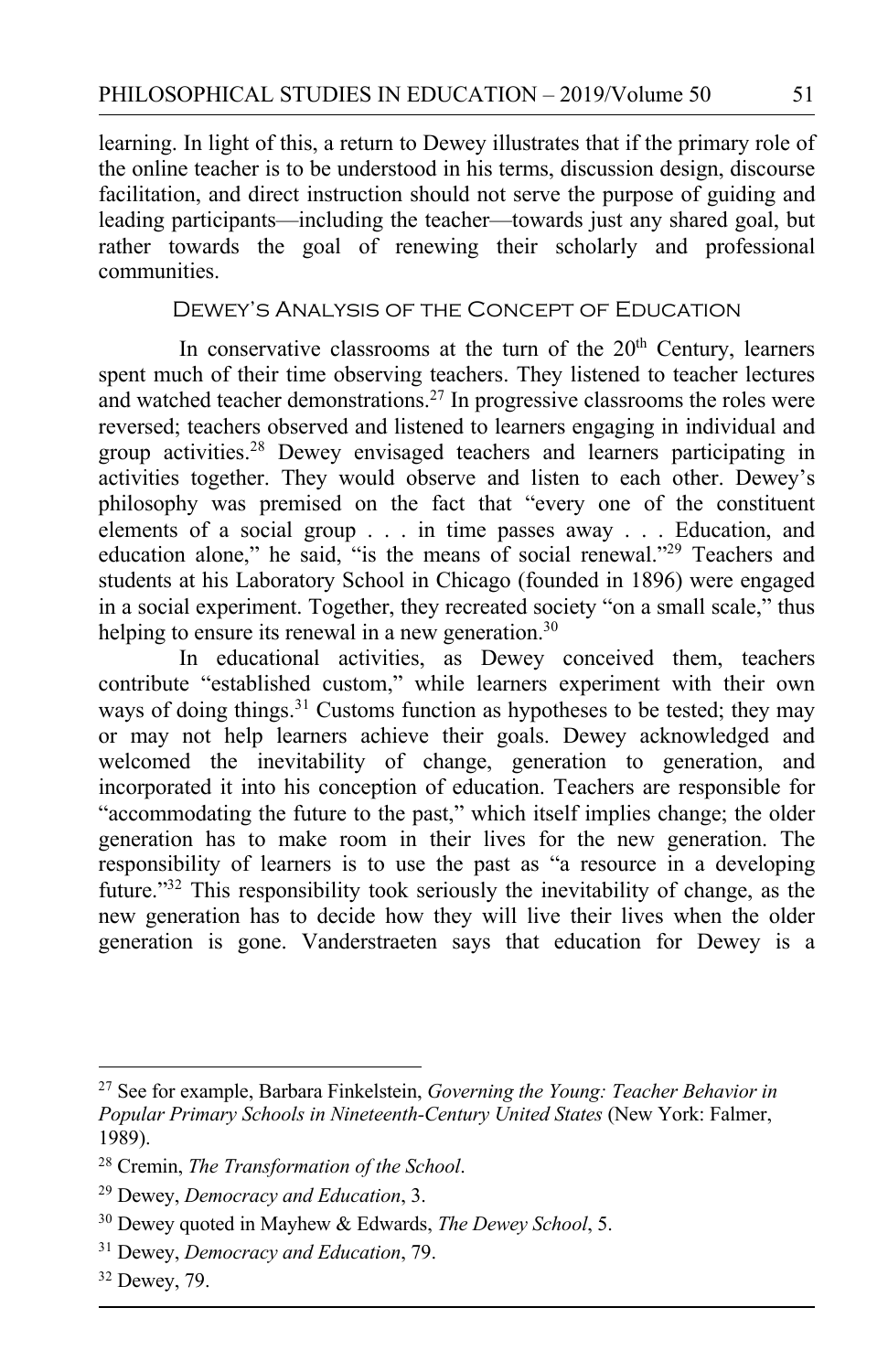"participatory, co-constructive process."<sup>33</sup> The customs that teachers and learners establish together will inevitably be new.

Teachers and students at the Laboratory School engaged in group "occupations," that is, activities which reproduced "some form of work carried on in social life."34 Group III, for example, the six-year-olds, remembering what they had seen on a visit to an operating farm the year before, "planned and executed . . . a miniature farm" of their own.35 They grew winter wheat for flour, threshed, and milled it, then baked bread for Group I students to serve at mid-morning luncheons. The teachers "adopted as a general principle that *no activity should be originated by imitation. The start must come from the child through suggestion; help may then be supplied in order to assist him realize more definitely what it is he wants.*"36 When students became blocked teachers might explain why the block occurred or ask students what they had seen the farmers do in a similar situation, but only if it would help them achieve goals they had set for themselves. Together, teachers and students sought to renew the practice of farming in a new generation. When explanations and reminders failed, however, teachers described and suggested that students try what other farmers did in similar situations. The important thing was to ensure that students knew that their responsibility was to devise and test new solutions to problems. Teachers sometimes even reversed course and suggested that students first consider and then try to improve established custom. As teachers, their responsibility was to do whatever was necessary to help students develop and test new customs. Either way, the group (including the teacher) could learn as much if not more from its "failures" as it could from its successes, as would have been the case in any experiment.

## Deweyan Communities of Inquiry

Online teachers can be as effective in their classrooms as Laboratory School teachers were in theirs, if they base their practices more firmly on Dewey's new order of conceptions. To do this, however, they need to clarify the purpose of their discussions and their role as participants. Not only must the discussions aim to produce a collaborative solution or artifact, but the solution or artifact must be intended to renew their scholarly and professional community. Furthermore, in addition to (indirectly) suggesting that the group consider solutions proposed by current practitioners, teachers must design activities which task students (and themselves) to come up with and test new

<sup>33</sup> Raf Vanderstraeten, "Dewey's Transactional Constructivism," *Journal of Philosophy of Education* 36, no. 2 (2002): 240.

<sup>34</sup> Dewey quoted in Lisa H. Engel, "Experiments in Democratic Education: Dewey's Lab School and Korczak's Children's Republic," *The Social Studies* 99, no. 3 (2008): 118.

<sup>35</sup> Cuban, *How Teachers Taught*, 42.

<sup>36</sup> Mayhew and Edwards, *The Dewey School*, 61.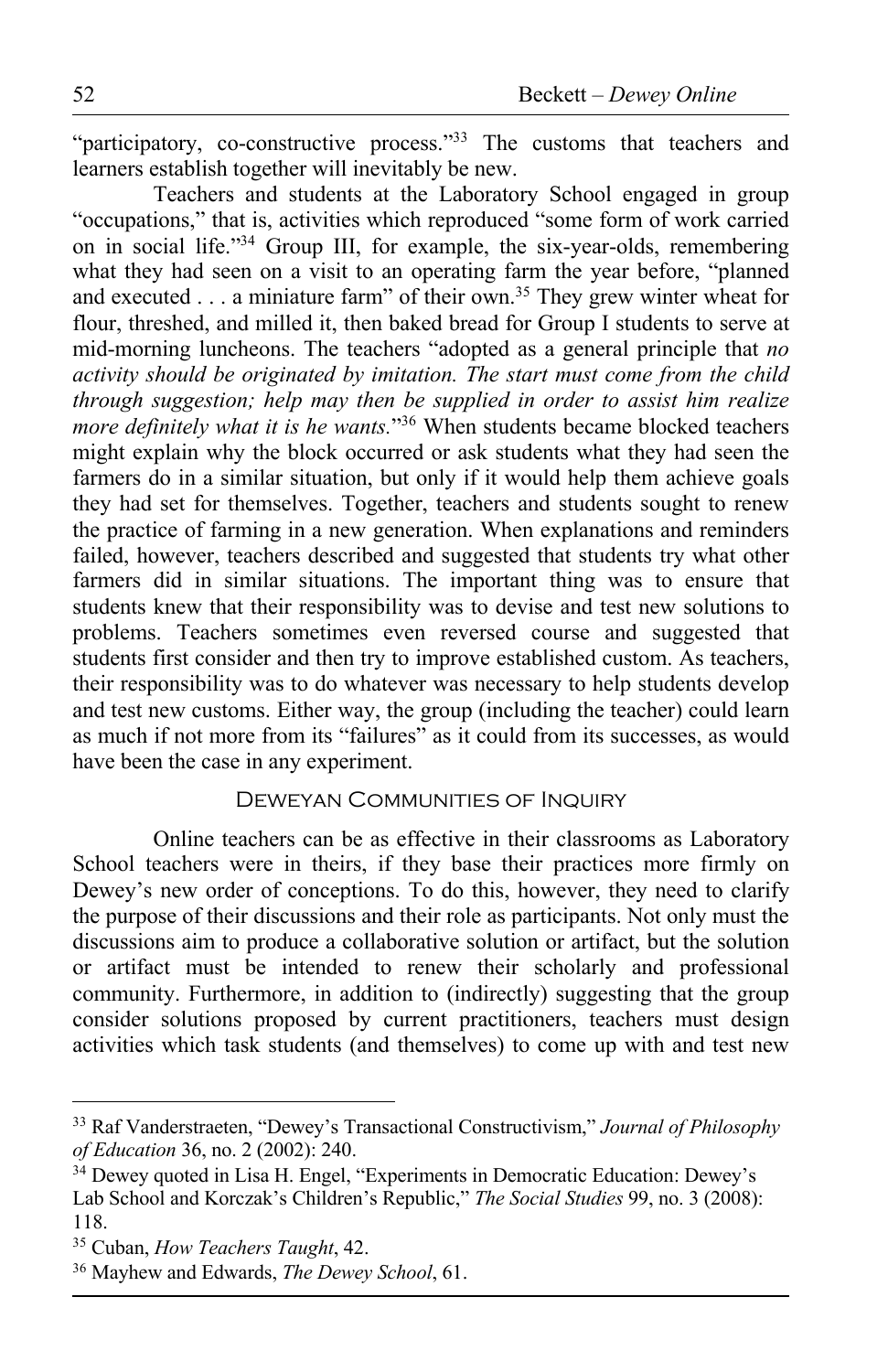solutions which, the group agrees, might prove to be more successful than current solutions.

### Design and Organization

When teachers design and organize online discussions they are, from a Deweyan perspective, guides and leaders assisting participants "by prearrangement of material and situation[s]."37 Their online classrooms recreate their scholarly and professional communities, albeit on a smaller scale. The materials—textbooks, articles, audiovisual files, websites—present the communities' current practices, while the situations—scenarios, case studies, role plays—challenge all participants, including teachers, to rethink those practices. The goal is to agree on the practices that the community should adopt going forward. Teachers lead by example. They encourage learners to introduce new materials and design new scenarios which challenge all participants, including teachers, to rethink current practices. Thus, teachers and learners teach and learn from each other.

Teachers may decide to focus discussion on controversial issues. The rationale is that significant disagreement among practitioners in the field will challenge discussants to develop their own solutions. Teachers may also decide to raise issues which, though not necessarily controversial, are complex. The issues cannot be finally resolved until all perspectives are taken into account, including learners' perspectives. Regardless of the focus, participants must be presented with situations in the field that need to be resolved through discussion: unresolved issues, unanswered questions, or problems requiring better solutions. Otherwise, participants will not be challenged to advance their learning beyond knowledge, understanding, and application of the materials they consult, and the purpose of the community of inquiry will not be realized.

The theme of my history and philosophy classes is global education. Unit 1 Discussion Topic 1 asks participants (myself included) to research their local school or school district mission statement—its "philosophy of education"—where they often find that schools aim to prepare students for membership in global society. The Final Project in Unit 6, which students work on throughout the course, is an essay answering one of five questions related to global education, none of which has yet been answered satisfactorily either in the literature or the classroom. In my study, I added a "Getting Started" prompt to each discussion designed to alert students to limitations in the courseprovided resources they consult. The history resources, for example, adopted a US national perspective and neglected local and international perspectives. In Unit 1 Discussion Topic 2, I asked students, "Have your parents or grandparents ever talked about what schools were like back in their day? How were schools different then? How were they similar?" I responded to their posts by comparing them to what my parents and students in previous classes told me, and by focusing the group's attention on each student's unique contribution

<sup>37</sup> Mayhew and Edwards, *The Dewey School*, 68.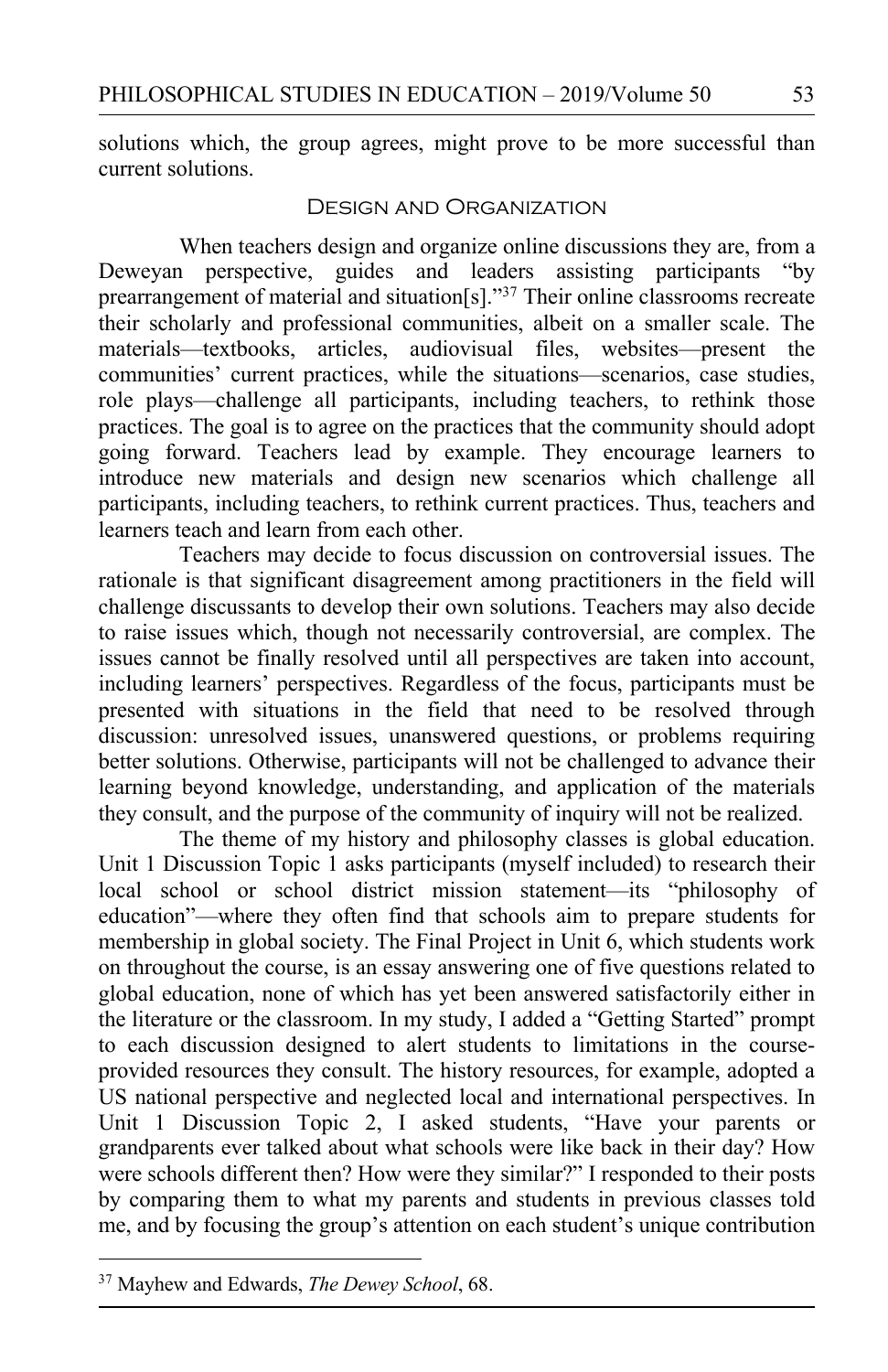to the discussion. The Getting Started prompt helped my students and myself interrogate the materials we consulted and make our own small contributions. Moreover, students, following my example, were more likely than they had been in previous classes to ask each other similar questions. The questions they posed were designed to help their classmates clarify their original contributions to the topic and to advance the group's understanding of the topic, which was the ultimate purpose of the discussions. In answering their classmates' followup questions, more students than in previous classes exceeded the three-post, two-response-post minimum requirement for each discussion.

## Discourse Facilitation

The basic principle of Dewey's constructivist philosophy is that we learn "by wrestling with the conditions of [a] problem first hand."<sup>38</sup> Teachers at the Laboratory School refrained from indicating how they would solve problems—at least not until later in the process—because they wanted to avoid solving the problems for the students. Instead, teachers challenged students to solve the problems themselves. If students encountered blocks or their interest flagged and they couldn't realize what they wanted, the teachers as experienced practitioners provided assistance but without "direct suggestion."39 As we have seen, they might have explained why the block occurred or asked students to explain it, and they would have encouraged students to experiment with different ways of getting around it. If students' experiments failed, however, and they were still blocked, teachers, cognizant of their responsibility to represent established custom, would focus students' attention on the positive start they had made and ask them if they had considered—without describing it as such—something experienced practitioners would do.

In communities of inquiry today, learners are introduced to problems in their field. Nonetheless, before beginning to work on their own solutions, they are instructed to investigate the solutions of experienced practitioners. They then report what practitioners have said and answer questions designed to test their knowledge and understanding of it. To advance the discussion learners analyze each other's contributions, synthesize them, and evaluate the resulting collaborative solution. The solutions, however, are not to the problems themselves, but to what experienced practitioners have said about them. Learners, in other words, have interacted with the problems second-hand. When learners are asked toward the end of the discussions for their own solutions to problems, with little time left for further research and unable to offer a considered opinion, they cannot do much more than agree or disagree with the experienced practitioners they consulted. In Deweyan CoIs, learners would first read an introduction which presents the problem to be discussed and indicates that it has yet to find an agreed solution. To emphasize the importance

<sup>38</sup> Dewey, *Democracy and Education*, 160.

<sup>39</sup> Mayhew and Edwards, *The Dewey School*, 68.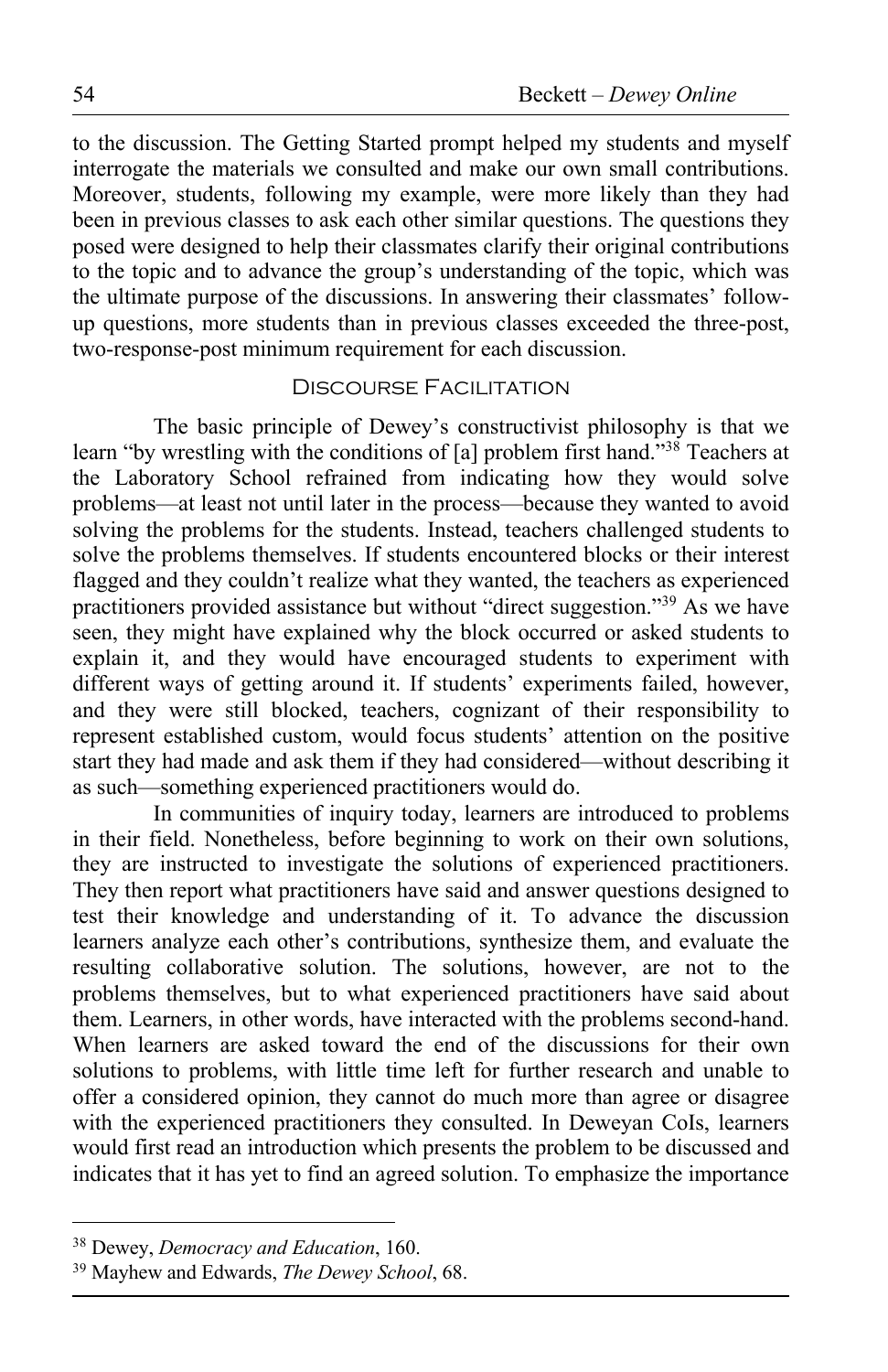of the work that learners will engage in, the introduction might even briefly describe the solutions that have been proposed to date and explain why they have not been agreed to by the academic community. Participants would then do their own research and propose and discuss solutions of their own. The role of the teacher is to facilitate the discussion and assist participants to come up with a new solution, not by providing a direct, "right" solution to the problem, but by using her or his experience as a practitioner to provide possible explanations and pose guiding questions to the group. Acting as a guide and leader the teacher might even suggest that the group investigate in greater depth a solution currently mooted by an experienced practitioner, provided said solution would help clarify the solution that the group has been working towards.

In my study, I asked students to respond to the Getting Started prompt after they read the introduction to a topic but before they learned what philosophers and historians have written about it. Their responses to the prompt about their parents and grandparents' experience of school resulted in our having to rethink the timelines found, and the themes emphasized, in the course textbook. One student's mother said she left school in Costa Rica in the 1950s after second grade—some fifty years after it ceased to be common in the US. Several parents remembered teachers in segregated black schools "pushing . . . them to reach their dreams" and a father said that "non-black students" in his integrated school "made him and his brothers feel so UN-safe"—themes found only in the specialist literature.40 A father told stories about being "hit across the knuckles" by Nuns and Brothers using a ruler "metal side down!" and said he deserved it. Finally, a mother said she spoke only French when she started school in Louisiana in the 1950s and her own mother did not go to school at all in the 1920s: "It wasn't until the 1980's when she [the grandmother] started learning her numbers and letters. She use[d] to count items using tally marks, and she  $\ldots$  had to write a mark like an 'X' as her name."

## DIRECT INSTRUCTION

Teachers at the Laboratory School provided direct instruction only when students were blocked and realized they could not achieve their goal without it—either on their own or as a result of an explanation or question from a teacher. When Group X students, the thirteen-year-olds, decided to construct a spinning wheel, for example, they "needed to know the ratio of revolution of the small to the large wheel . . . The numerical work involved a division of fractions, and as they were rusty in this, an hour was spent in practice."41 The practice, seen in isolation, is indistinguishable from conservative forms of teaching and learning. From a Deweyan perspective, however, students were

<sup>40</sup> See for example, Kelvin S. Beckett, "Culturally Relevant Teaching and the Concept of Education," *Philosophical Studies in Education* 42 (2011): 65–75. 41 Georgia Bacon cited in Laurel N. Tanner, *Dewey's Laboratory School: Lessons for* 

*Today* (New York: Teachers College Press, 1997), 77.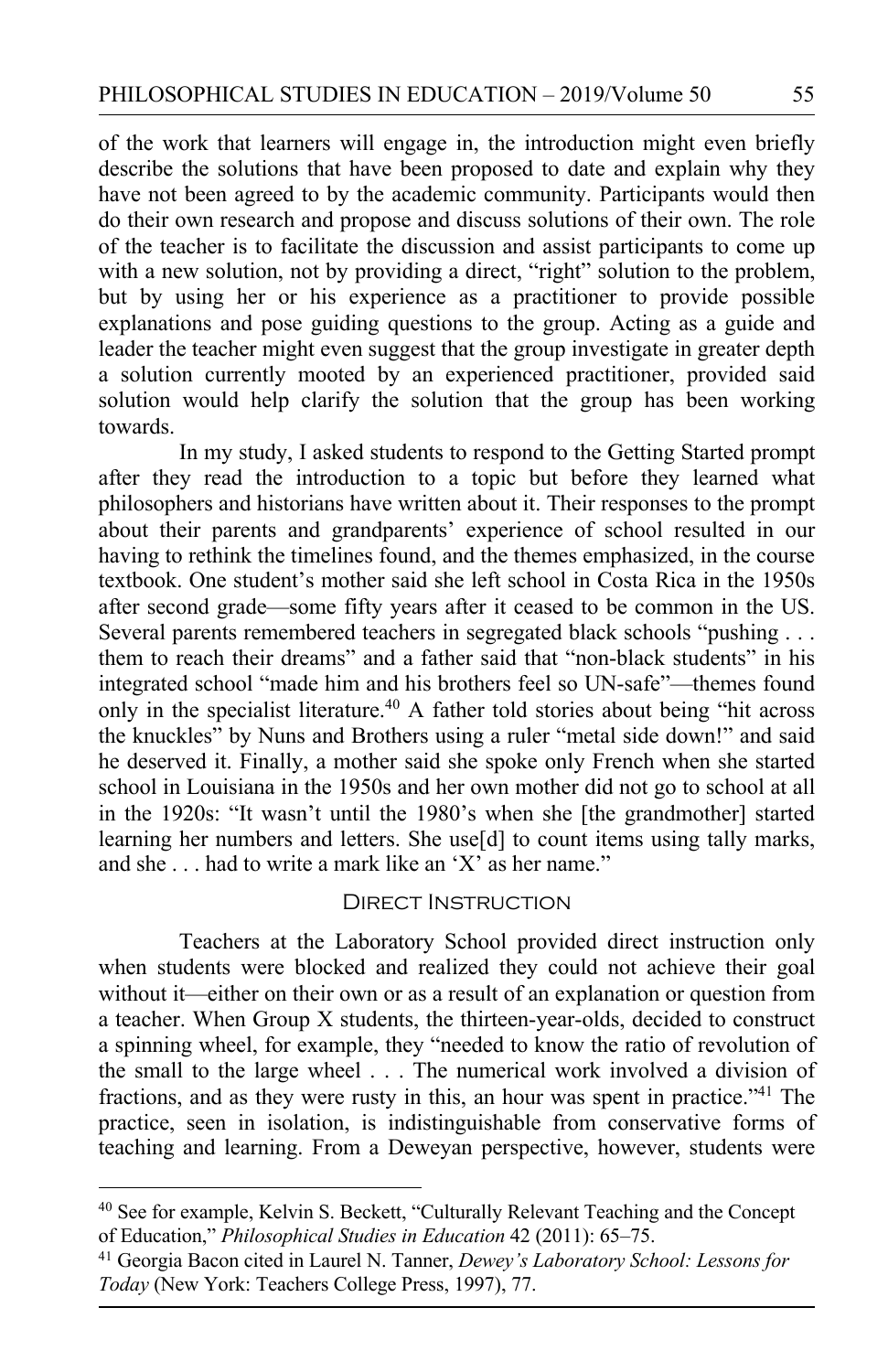blocked, and when their teacher asked why they said they needed to divide fractions they couldn't remember. The teacher's contribution was to provide established knowledge. The students' contribution was to use the knowledge as a resource to help them construct the wheel in the way they wanted.

Shea and colleagues have been more successful than most community of inquiry practitioners in designing online discussions which promote sustained communication and higher-level learning. They combine direct instruction and discourse facilitation in a new category they call directed facilitation.<sup>42</sup> Direct instruction, or "injected knowledge," is one of seventeen components of directed facilitation.43 The primary role of teachers is still to facilitate learner discourse, and injecting knowledge is one means they have available. From a Deweyan perspective, however, the primary role of online teachers is to guide and lead group discourse in which they are active participants. Direct instruction is never injected by the teacher; it is rather a resource that participants may choose to use or not. And although individual learners must wrestle with problems first-hand, their primary aim is not to produce an individual solution, but to contribute to a group solution. The resources that teachers suggest to learners are intended to help them clarify what, from the learners' perspective, the group must keep in mind when devising its solution.

I responded to each student in the Getting Started thread by focusing the group's attention on what was or could be the student's unique contribution to our understanding of the topic under discussion. To ask more from the Costa Rican student, I said her mother must be proud of what she (the student) had accomplished and she responded: "All my brothers and sisters are professional, as well as today, our children. My mother is very proud of all of us, and to us in Costa Rica, educators is the real Army for the country, because it is the vehicle which takes us to a real future." Regarding a student who described her parents' experience in segregated black schools with poor facilities and resources but dedicated teachers, I clarified the point she was making by adding from my own research that when a segregated black school in Cincinnati in the 1930s fought for and received equal facilities and resources, because of the dedication of its teachers it was rated as good as or better than city white schools.44 To the student whose grandmother did not go to school at all in the 1920s, and who in the 1980s was still counting items using tally marks, all I

<sup>42</sup> Peter J. Shea, Eric E. Fredericksen, Alexandra M. Pickett, and William E. Pelz, "A Preliminary Investigation of 'Teaching Presence' in the SUNY Learning Network," *Elements of Quality Online Education: Practice and Direction* 4 (2003): 279–312.

<sup>43</sup> Peter J. Shea, Chun S. Li, Karen Swan, and Alexandra M. Pickett, "Developing Learning Community in Online Asynchronous College Courses: The Role of Teaching Presence," *Journal of Asynchronous Learning Networks* 9, no. 4 (2005): 67.

<sup>44</sup> Lionel H. Brown, Gulbahar H. Beckett, and Kelvin S. Beckett, "Segregation, Desegregation, and Resegregation in Cincinnati: The Perspective of an African American Principal," *Journal of School Leadership* 16, no. 3 (2006): 265–291.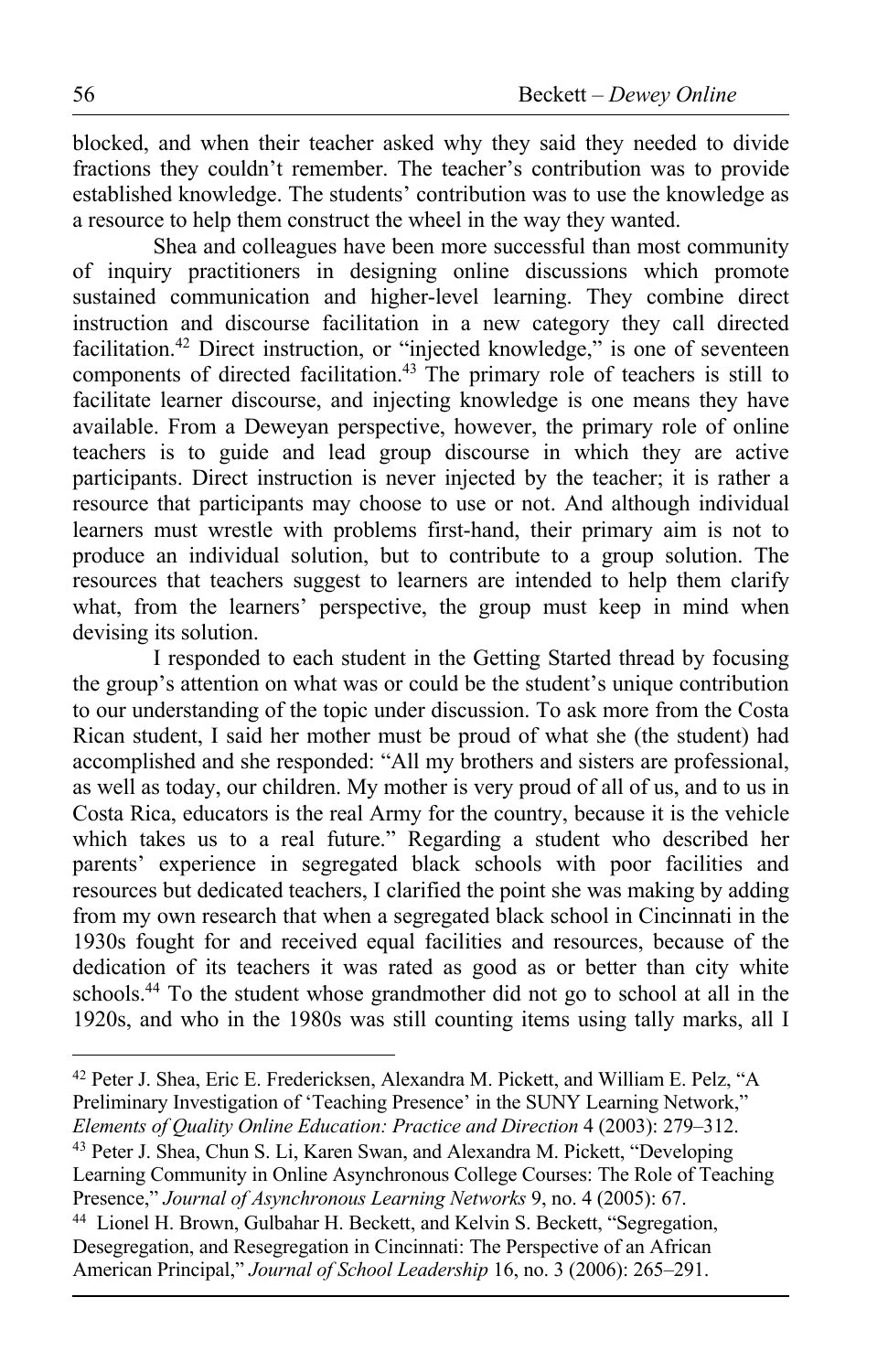could say (in so many words) was Wow! No one in the group could mistake the student's post as anything other than a unique contribution to the discussion. Our textbook, which focuses on general themes and trends in US history while neglecting the rich local and international contexts in which those themes and trends played out, leaves novice historians with the impression that there is nothing more to be said. This is the opposite of what Dewey had in mind when he spoke of teachers accommodating the future to the past and learners using the past as a resource for a developing future.

## CONCLUSION

Garrison, Anderson, and Archer, the founders of the community of inquiry approach to online discussions, see teachers and learners as participants working towards a common goal. Teachers have three main roles: discussion design and organization, discourse facilitation, and direct instruction. Teacherfacilitators assist learners as they wrestle with problems first-hand. They honor the first principle of Dewey's constructivist philosophy. There is no guarantee, however, that learners will solve the problems or that their solutions will be viable. Teacher-instructors are in a position to tell them how experienced practitioners have tried to solve the problems. They ensure that learners have available to them the best solutions to date. For Dewey, however, if a learner "cannot devise his own solution . . . he will not learn, not even if he can recite some correct answer with one hundred percent accuracy."<sup>45</sup> Learners do not learn from direct instruction how to solve a problem or even how experienced practitioners solve it. The only first-hand experience they get is of what teachers say experienced practitioners do.

Teachers acting as Deweyan guides and leaders draw on the strengths and minimize the weaknesses of teacher facilitation and teacher instruction. If learners are to help renew their scholarly and professional community, they must be given the opportunity to wrestle with its problems first-hand. When needed, however, and only to assist them in making a contribution to new solutions, teachers can indirectly suggest instruction on currently-mooted solutions. Learners, knowing the well-trodden path, are then challenged to search off road for a better way forward. Dewey's basic principle, "the educational moral" he was "chiefly concerned to draw," was that learners must wrestle with problems first-hand.<sup>46</sup> But the alternative to either furnishing ready-made subject matter and listening to the accuracy with which it is reproduced or leaving learners on their own and expecting them to devise their own solutions to a community's problems, is to challenge them to work with their teachers to develop new solutions. A group may not agree on a solution or, if they do, the solution may not prove to be viable, but that is not the point. The point is that they have discovered these things for themselves. They

<sup>45</sup> Dewey, *Democracy and Education*, 160.

<sup>46</sup> Dewey, 159.